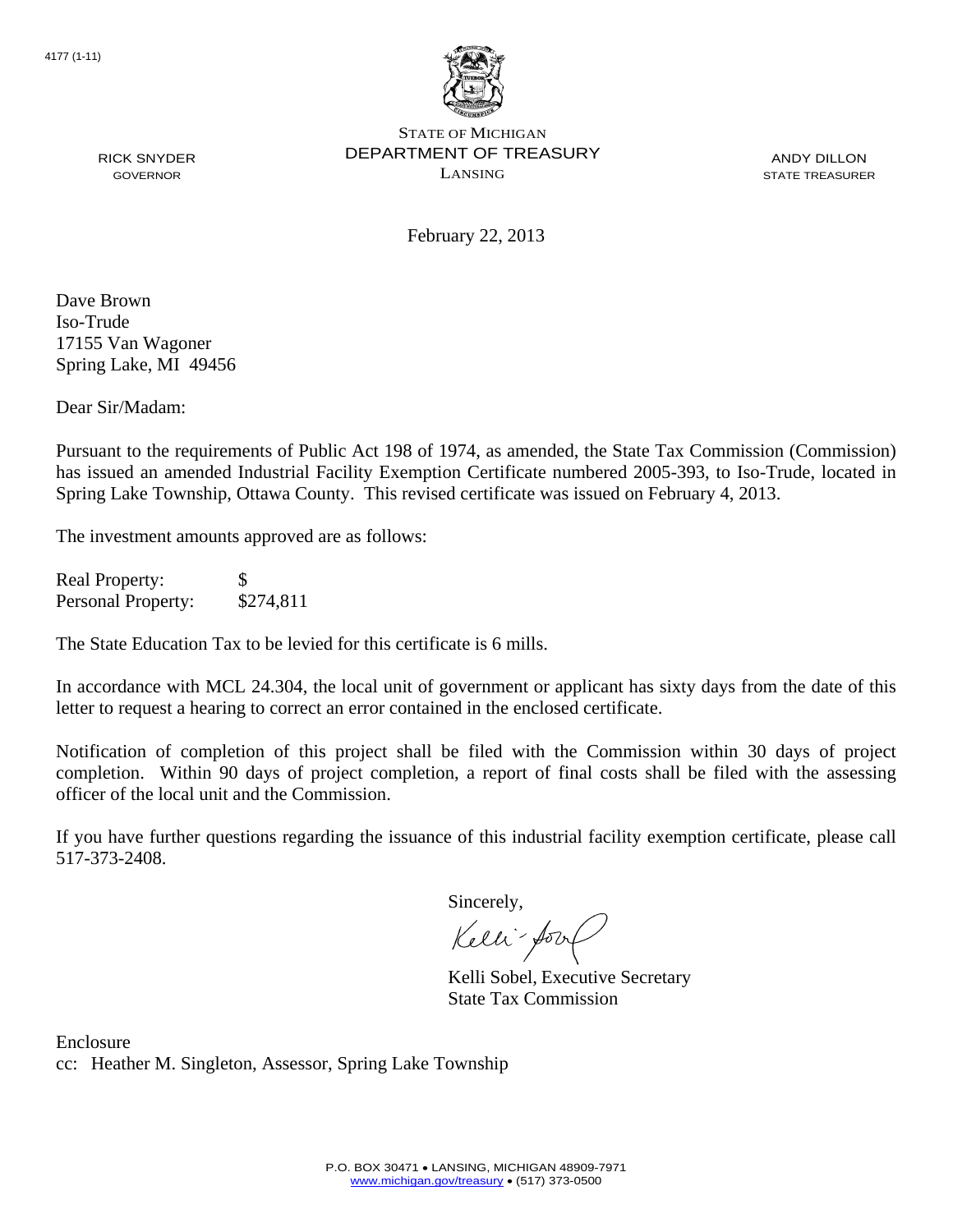New Certificate No. **2005-393 Amended**

Pursuant to the provisions of Public Act 198 of 1974, as amended, the State Tax Commission hereby finds that the industrial property, as described in the approved application, hereafter referred to as the industrial facility, owned or leased by Iso-Trude, and located at 17155 Van Wagoner, Spring Lake Township, County of Ottawa, Michigan, within a Plant Rehabilitation or Industrial Development District, is intended for the construction or installation of new industrial property, and complies with Section 9 and other provisions of the act.

Therefore, as provided by MCL 207.551 to 207.572, inclusive, the State Tax Commission hereby certifies the industrial facility as a **new industrial facility**.

This certificate provides the authority for the assessor to exempt the industrial facility for which this Industrial Facilities Exemption Certificate is in effect, but not the land on which the facility is located, from ad valorem taxation. This certificate further provides the authority to levy a specific tax known as the Industrial Facilities Tax.

This certificate, unless revoked by order of the State Tax Commission as provided by Public Act 198 of 1974, as amended, shall remain in force for a period of **0** year(s) for real property and **12** year(s) for personal property**;** 

**Personal property component: Beginning December 31, 2005, and ending December 30, 2017.** 

**The State Education Tax to be levied for the personal property component of this certificate is 6 mills, unless exempted by MCL 207.564(4) which was enacted with the creation of the Michigan Business Tax.\***

This Industrial Facilities Exemption Certificate is issued on **October 25, 2005**.

This amended Industrial Facilities Exemption Certificate is issued on **February 4, 2013,** and supersedes all previously issued certificates.

A TRUE COPY ATTEST:

the S. Bureis Heather S. Burris

Heather S. Burns<br>Michigan Department of Treasury



 $882 - 6$ 

Douglas B. Roberts, Chairperson State Tax Commission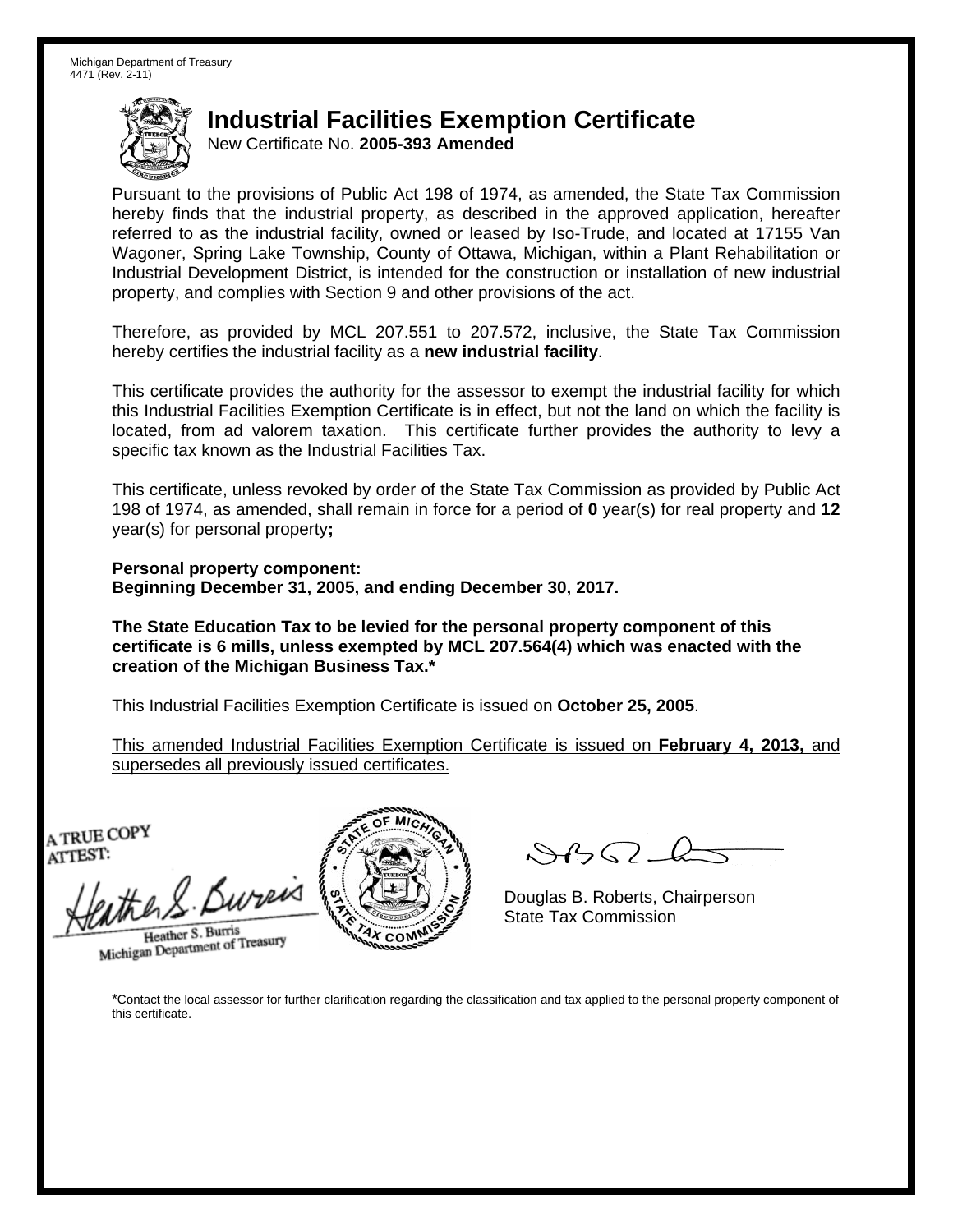

ANDY DILLON STATE TREASURER

February 22, 2013

RICK SNYDER GOVERNOR

Matthew Tyler Vickers Engineering, Inc. PO Box 346 New Troy, MI 49119

Dear Sir/Madam:

Pursuant to the requirements of Public Act 198 of 1974, as amended, the State Tax Commission (Commission) has issued an amended Industrial Facility Exemption Certificate numbered 2006-073A, to Vickers Engineering, Inc., located in the City of Buchanan, Berrien County. This revised certificate was issued on February 4, 2013.

The investment amounts approved are as follows:

Real Property: \$ Personal Property: \$272,258

The State Education Tax to be levied for this certificate is 6 mills.

In accordance with MCL 24.304, the local unit of government or applicant has sixty days from the date of this letter to request a hearing to correct an error contained in the enclosed certificate.

Notification of completion of this project shall be filed with the Commission within 30 days of project completion. Within 90 days of project completion, a report of final costs shall be filed with the assessing officer of the local unit and the Commission.

If you have further questions regarding the issuance of this industrial facility exemption certificate, please call 517-373-2408.

Sincerely,

Kelli-Sorr

Kelli Sobel, Executive Secretary State Tax Commission

Enclosure cc: Gordon D. Schreiber, Assessor, City of Buchanan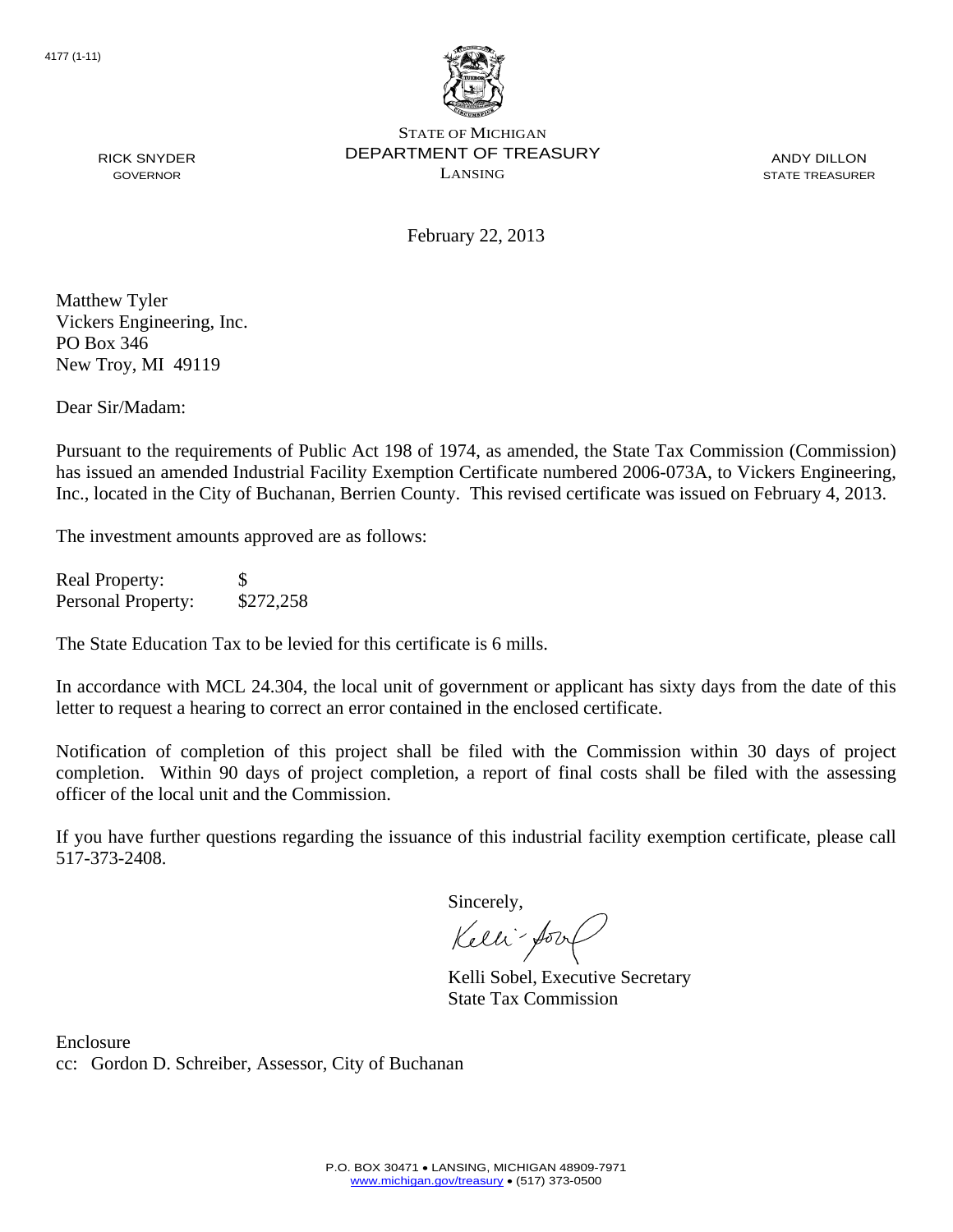New Certificate No. **2006-073A Amended**

Pursuant to the provisions of Public Act 198 of 1974, as amended, the State Tax Commission hereby finds that the industrial property, as described in the approved application, hereafter referred to as the industrial facility, owned or leased by Vickers Engineering, Inc., and located at 816 East Third Street, City of Buchanan, County of Berrien, Michigan, within a Plant Rehabilitation or Industrial Development District, is intended for the construction or installation of new industrial property, and complies with Section 9 and other provisions of the act.

Therefore, as provided by MCL 207.551 to 207.572, inclusive, the State Tax Commission hereby certifies the industrial facility as a **new industrial facility**.

This certificate provides the authority for the assessor to exempt the industrial facility for which this Industrial Facilities Exemption Certificate is in effect, but not the land on which the facility is located, from ad valorem taxation. This certificate further provides the authority to levy a specific tax known as the Industrial Facilities Tax.

This certificate, unless revoked by order of the State Tax Commission as provided by Public Act 198 of 1974, as amended, shall remain in force for a period of **0** year(s) for real property and **12** year(s) for personal property**;** 

**Personal property component: Beginning December 31, 2006, and ending December 30, 2018.** 

**The State Education Tax to be levied for the personal property component of this certificate is 6 mills, unless exempted by MCL 207.564(4) which was enacted with the creation of the Michigan Business Tax.\***

This Industrial Facilities Exemption Certificate is issued on **April 10, 2006**.

This amended Industrial Facilities Exemption Certificate is issued on **February 4, 2013,** and supersedes all previously issued certificates.

A TRUE COPY ATTEST:

eather & Bureis

Heather S. Burris Heather S. Burris<br>Michigan Department of Treasury



 $8450 - 2$ 

Douglas B. Roberts, Chairperson State Tax Commission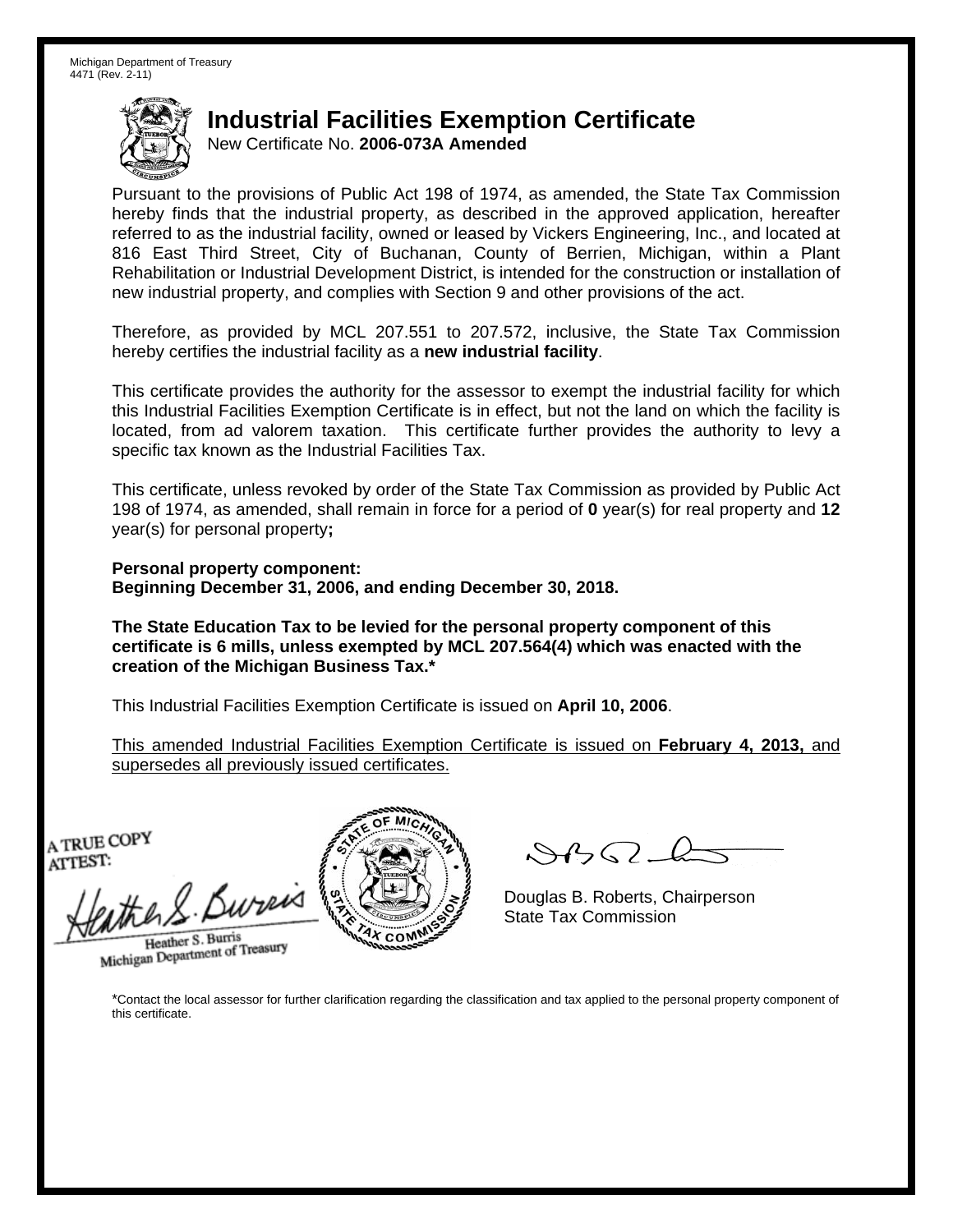

ANDY DILLON STATE TREASURER

February 22, 2013

Paul Marino American Modular Tooling LLC / Paul W Marino Gages Inc. 30744 Groesbeck Highway Roseville, MI 48066

Dear Sir/Madam:

RICK SNYDER GOVERNOR

Pursuant to the requirements of Public Act 198 of 1974, as amended, the State Tax Commission (Commission) has issued an amended Industrial Facility Exemption Certificate numbered 2007-162, to American Modular Tooling LLC / Paul W Marino Gages Inc., located in the City of Roseville, Macomb County. This revised certificate was issued on February 4, 2013.

The investment amounts approved are as follows:

Real Property: \$ Personal Property: \$700,000

The State Education Tax to be levied for this certificate is 6 mills.

In accordance with MCL 24.304, the local unit of government or applicant has sixty days from the date of this letter to request a hearing to correct an error contained in the enclosed certificate.

Notification of completion of this project shall be filed with the Commission within 30 days of project completion. Within 90 days of project completion, a report of final costs shall be filed with the assessing officer of the local unit and the Commission.

If you have further questions regarding the issuance of this industrial facility exemption certificate, please call 517-373-2408.

Sincerely,

Kelli-Sort

Kelli Sobel, Executive Secretary State Tax Commission

Enclosure cc: Brook L. Openshaw, Assessor, City of Roseville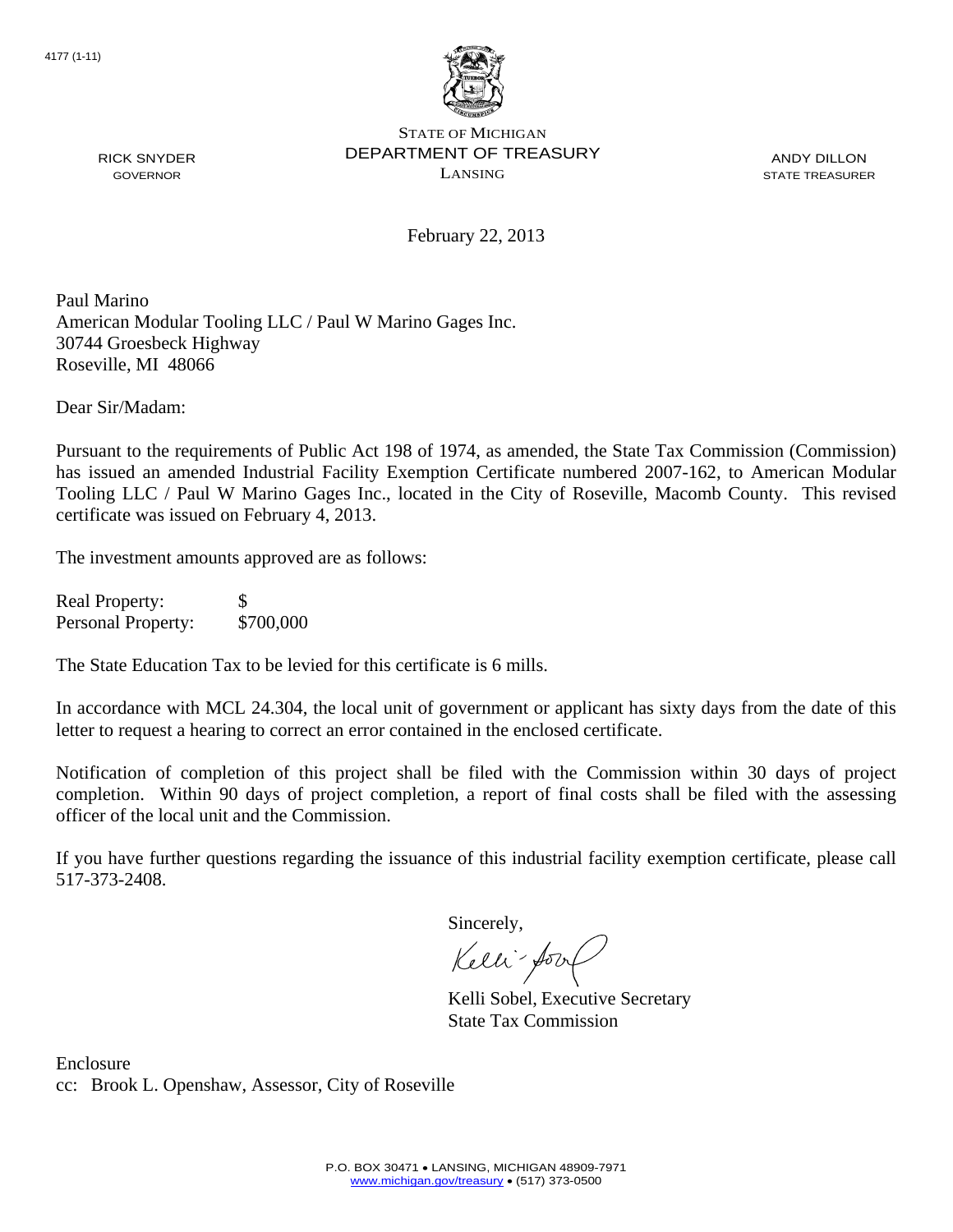New Certificate No. **2007-162 Amended**

Pursuant to the provisions of Public Act 198 of 1974, as amended, the State Tax Commission hereby finds that the industrial property, as described in the approved application, hereafter referred to as the industrial facility, owned or leased by American Modular Tooling LLC / Paul W Marino Gages Inc., and located at 30744 Groesbeck Highway, City of Roseville, County of Macomb, Michigan, within a Plant Rehabilitation or Industrial Development District, is intended for the construction or installation of new industrial property, and complies with Section 9 and other provisions of the act.

Therefore, as provided by MCL 207.551 to 207.572, inclusive, the State Tax Commission hereby certifies the industrial facility as a **new industrial facility**.

This certificate provides the authority for the assessor to exempt the industrial facility for which this Industrial Facilities Exemption Certificate is in effect, but not the land on which the facility is located, from ad valorem taxation. This certificate further provides the authority to levy a specific tax known as the Industrial Facilities Tax.

This certificate, unless revoked by order of the State Tax Commission as provided by Public Act 198 of 1974, as amended, shall remain in force for a period of **0** year(s) for real property and **10** year(s) for personal property**;** 

**Personal property component: Beginning December 31, 2007, and ending December 30, 2017.** 

**The State Education Tax to be levied for the personal property component of this certificate is 6 mills, unless exempted by MCL 207.564(4) which was enacted with the creation of the Michigan Business Tax.\***

This Industrial Facilities Exemption Certificate is issued on **August 15, 2007**.

This amended Industrial Facilities Exemption Certificate is issued on **February 4, 2013,** and supersedes all previously issued certificates.

A TRUE COPY ATTEST:

the S. Burei

Heather S. Burris Heather S. Burns<br>Michigan Department of Treasury



 $882L$ 

**Douglas B. Roberts, Chairperson State Tax Commission**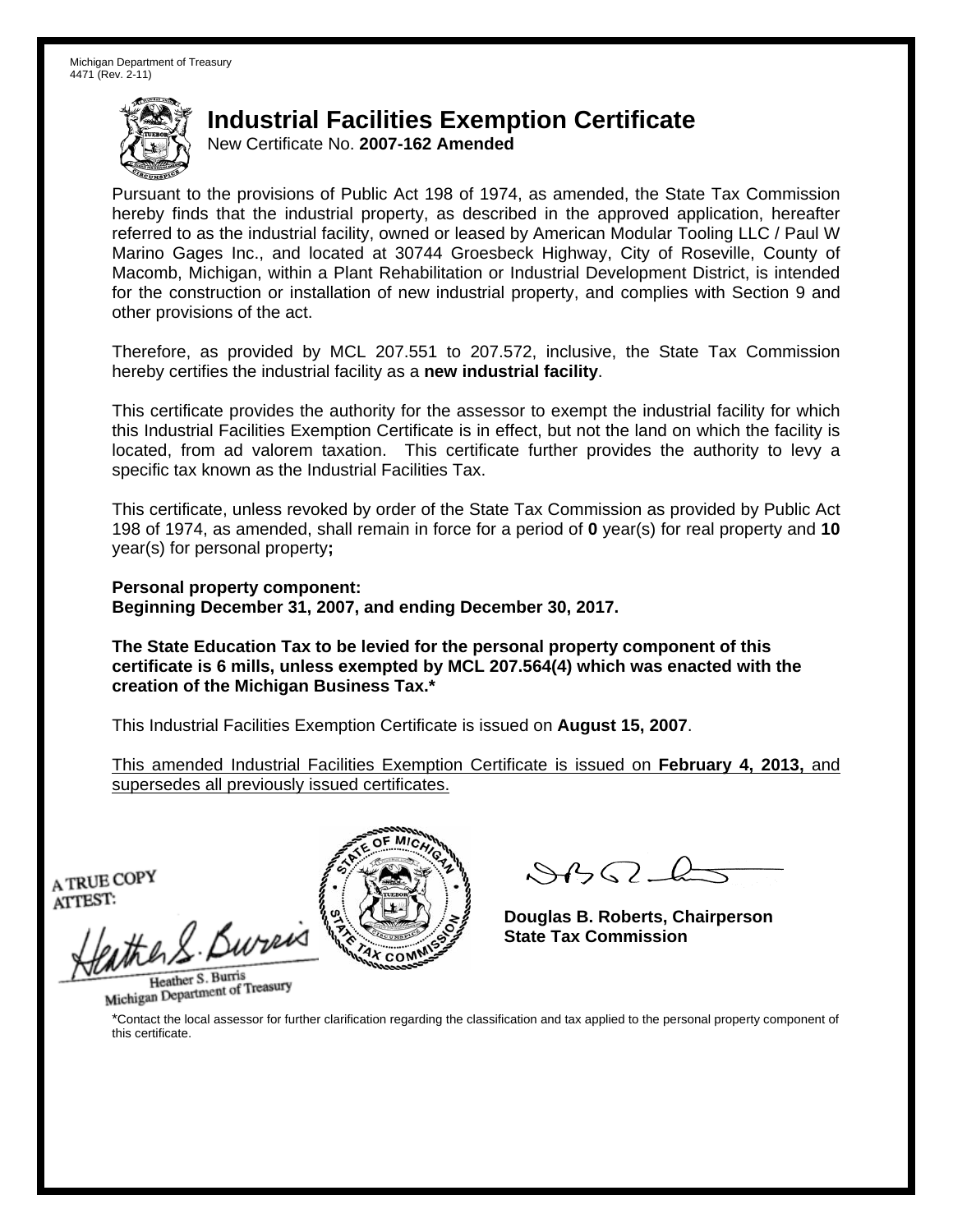

ANDY DILLON STATE TREASURER

February 22, 2013

Ted Robertson Magna E-Car Systems of America 600 Wilshire Drive Troy, MI 48084

RICK SNYDER GOVERNOR

Dear Sir/Madam:

Pursuant to the requirements of Public Act 198 of 1974, as amended, the State Tax Commission (Commission) has issued an amended Industrial Facility Exemption Certificate numbered 2010-117, to Magna E-Car Systems of America, located in the City of Auburn Hills, Oakland County. This revised certificate was issued on February 4, 2013.

The investment amounts approved are as follows:

| <b>Real Property:</b>     | \$2,450,684  |
|---------------------------|--------------|
| <b>Personal Property:</b> | \$21,323,497 |

The State Education Tax to be levied for this certificate is 6 mills.

In accordance with MCL 24.304, the local unit of government or applicant has sixty days from the date of this letter to request a hearing to correct an error contained in the enclosed certificate.

Notification of completion of this project shall be filed with the Commission within 30 days of project completion. Within 90 days of project completion, a report of final costs shall be filed with the assessing officer of the local unit and the Commission.

If you have further questions regarding the issuance of this industrial facility exemption certificate, please call 517-373-2408.

Sincerely,

Kelli-Sort

Kelli Sobel, Executive Secretary State Tax Commission

Enclosure cc: Micheal R. Lohmeier, Assessor, City of Auburn Hills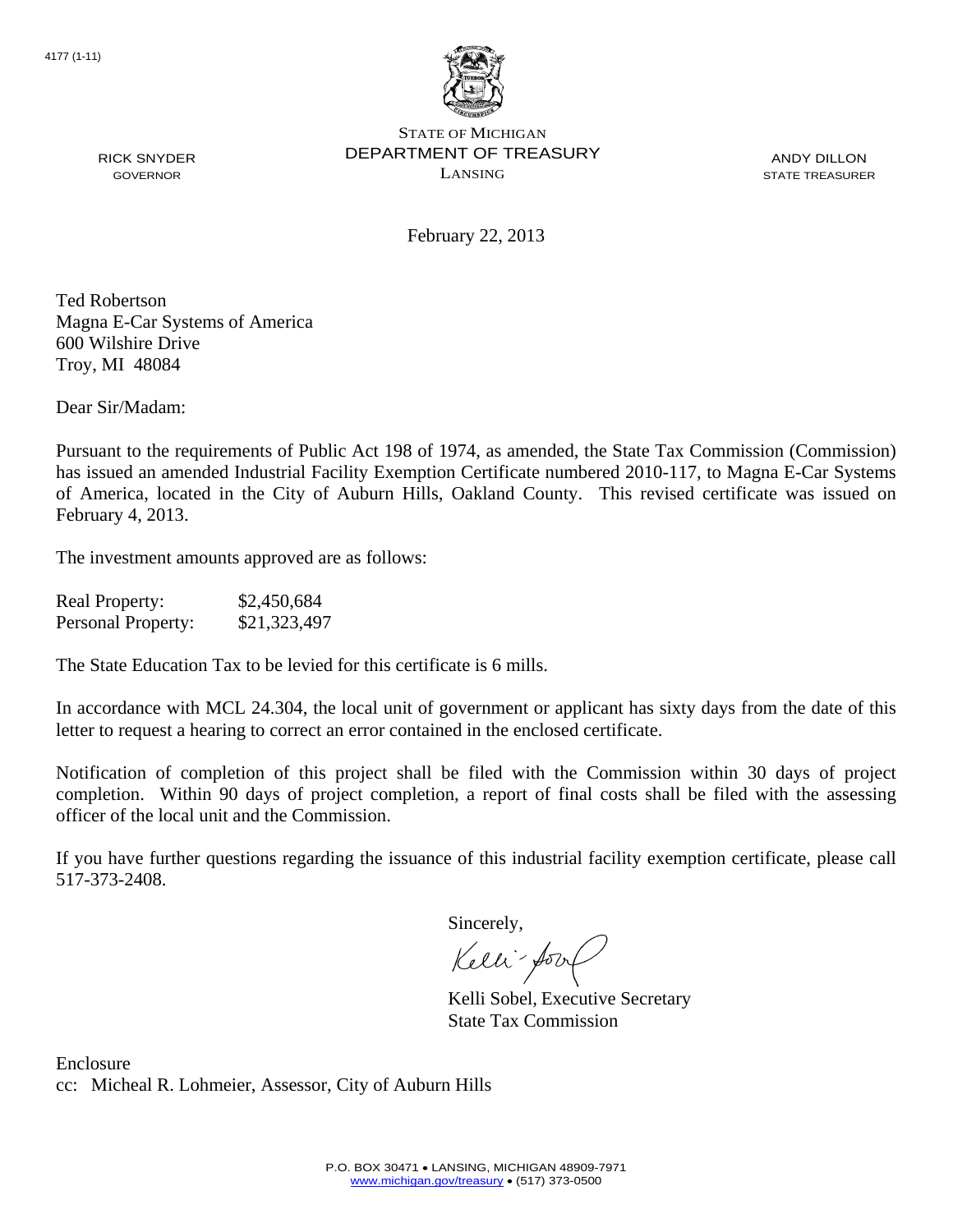New Certificate No. **2010-117 Amended**

Pursuant to the provisions of Public Act 198 of 1974, as amended, the State Tax Commission hereby finds that the industrial property, as described in the approved application, hereafter referred to as the industrial facility, owned or leased by Magna E-Car Systems of America, and located at 4121 N. Atlantic Blvd, City of Auburn Hills, County of Oakland, Michigan, within a Plant Rehabilitation or Industrial Development District, is intended for the construction or installation of new industrial property, and complies with Section 9 and other provisions of the act.

Therefore, as provided by MCL 207.551 to 207.572, inclusive, the State Tax Commission hereby certifies the industrial facility as a **new industrial facility**.

This certificate provides the authority for the assessor to exempt the industrial facility for which this Industrial Facilities Exemption Certificate is in effect, but not the land on which the facility is located, from ad valorem taxation. This certificate further provides the authority to levy a specific tax known as the Industrial Facilities Tax.

This certificate, unless revoked by order of the State Tax Commission as provided by Public Act 198 of 1974, as amended, shall remain in force for a period of **4** year(s) for real property and **4** year(s) for personal property**;** 

**Real property component:** 

**Beginning December 31, 2010, and ending December 30, 2015.** 

**The State Education Tax to be levied for the real property component of this certificate is 6 mills.**

**Personal property component: Beginning December 31, 2010, and ending December 30, 2015.** 

**The State Education Tax to be levied for the personal property component of this certificate is 6 mills, unless exempted by MCL 207.564(4) which was enacted with the creation of the Michigan Business Tax.\***

This Industrial Facilities Exemption Certificate is issued on **August 16, 2010**.

This amended Industrial Facilities Exemption Certificate is issued on **February 4, 2013,** and supersedes all previously issued certificates.

A TRUE COPY ATTEST:

ether S. Bureas Heather S. Burris

Heather S. Burris<br>Michigan Department of Treasury



 $8450 - 6$ 

Douglas B. Roberts, Chairperson State Tax Commission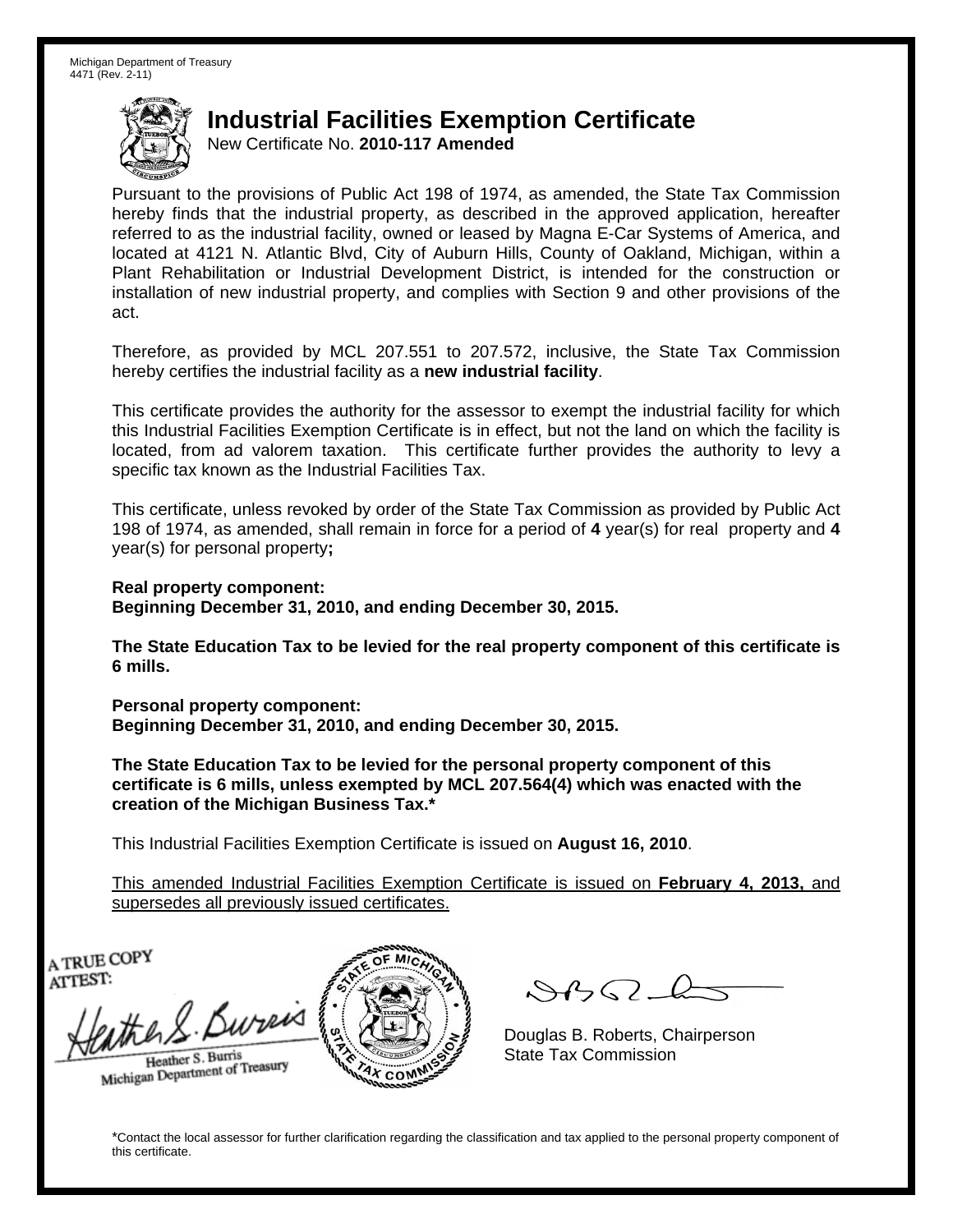

ANDY DILLON STATE TREASURER

February 22, 2013

Tim Holland Paragon Metals, Inc. 1146 East Chicago Road Quincy, MI 49082

RICK SNYDER GOVERNOR

Dear Sir/Madam:

Pursuant to the requirements of Public Act 198 of 1974, as amended, the State Tax Commission (Commission) has issued an amended Industrial Facility Exemption Certificate numbered 2011-615, to Paragon Metals, Inc., located in Quincy Township, Branch County. This revised certificate was issued on February 4, 2013.

The investment amounts approved are as follows:

Real Property: \$ Personal Property: \$8,726,596

The State Education Tax to be levied for this certificate is 6 mills.

In accordance with MCL 24.304, the local unit of government or applicant has sixty days from the date of this letter to request a hearing to correct an error contained in the enclosed certificate.

Notification of completion of this project shall be filed with the Commission within 30 days of project completion. Within 90 days of project completion, a report of final costs shall be filed with the assessing officer of the local unit and the Commission.

If you have further questions regarding the issuance of this industrial facility exemption certificate, please call 517-373-2408.

Sincerely,

Kelli-Sorr

Kelli Sobel, Executive Secretary State Tax Commission

Enclosure cc: Erica D. Ewers, Assessor, Quincy Township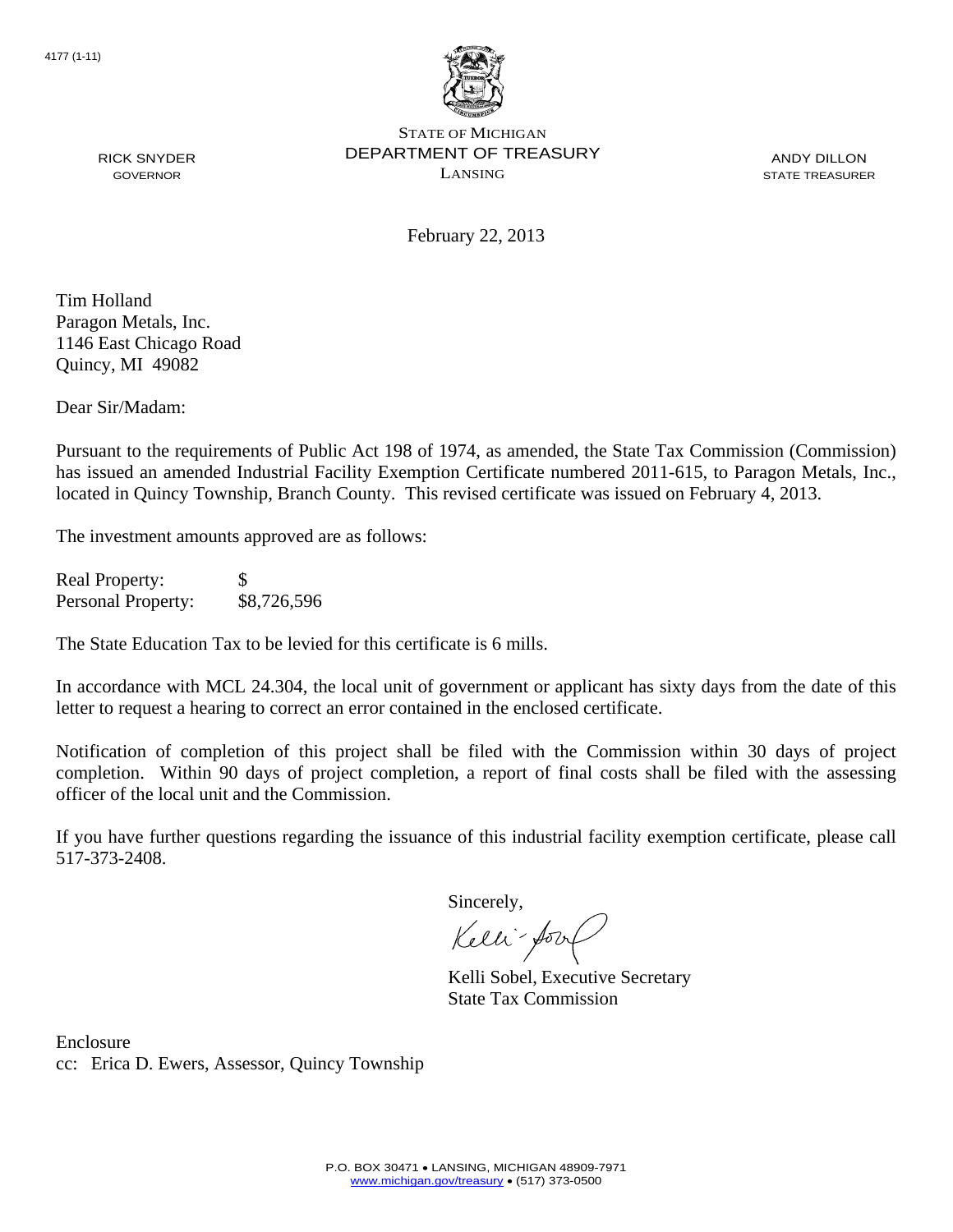New Certificate No. **2011-615 Amended**

Pursuant to the provisions of Public Act 198 of 1974, as amended, the State Tax Commission hereby finds that the industrial property, as described in the approved application, hereafter referred to as the industrial facility, owned or leased by Paragon Metals, Inc., and located at 1146 East Chicago Road, Quincy Township, County of Branch, Michigan, within a Plant Rehabilitation or Industrial Development District, is intended for the construction or installation of new industrial property, and complies with Section 9 and other provisions of the act.

Therefore, as provided by MCL 207.551 to 207.572, inclusive, the State Tax Commission hereby certifies the industrial facility as a **new industrial facility**.

This certificate provides the authority for the assessor to exempt the industrial facility for which this Industrial Facilities Exemption Certificate is in effect, but not the land on which the facility is located, from ad valorem taxation. This certificate further provides the authority to levy a specific tax known as the Industrial Facilities Tax.

This certificate, unless revoked by order of the State Tax Commission as provided by Public Act 198 of 1974, as amended, shall remain in force for a period of **0** year(s) for real property and **12** year(s) for personal property**;** 

**Personal property component: Beginning December 31, 2011, and ending December 30, 2023.** 

**The State Education Tax to be levied for the personal property component of this certificate is 6 mills, unless exempted by MCL 207.564(4) which was enacted with the creation of the Michigan Business Tax.\***

This Industrial Facilities Exemption Certificate is issued on **May 14, 2012**.

This amended Industrial Facilities Exemption Certificate is issued on **February 4, 2013,** and supersedes all previously issued certificates.

A TRUE COPY ATTEST:

the S. Bureis

Heather S. Burris Heather S. Burris<br>Michigan Department of Treasury



 $8450 - 6$ 

Douglas B. Roberts, Chairperson State Tax Commission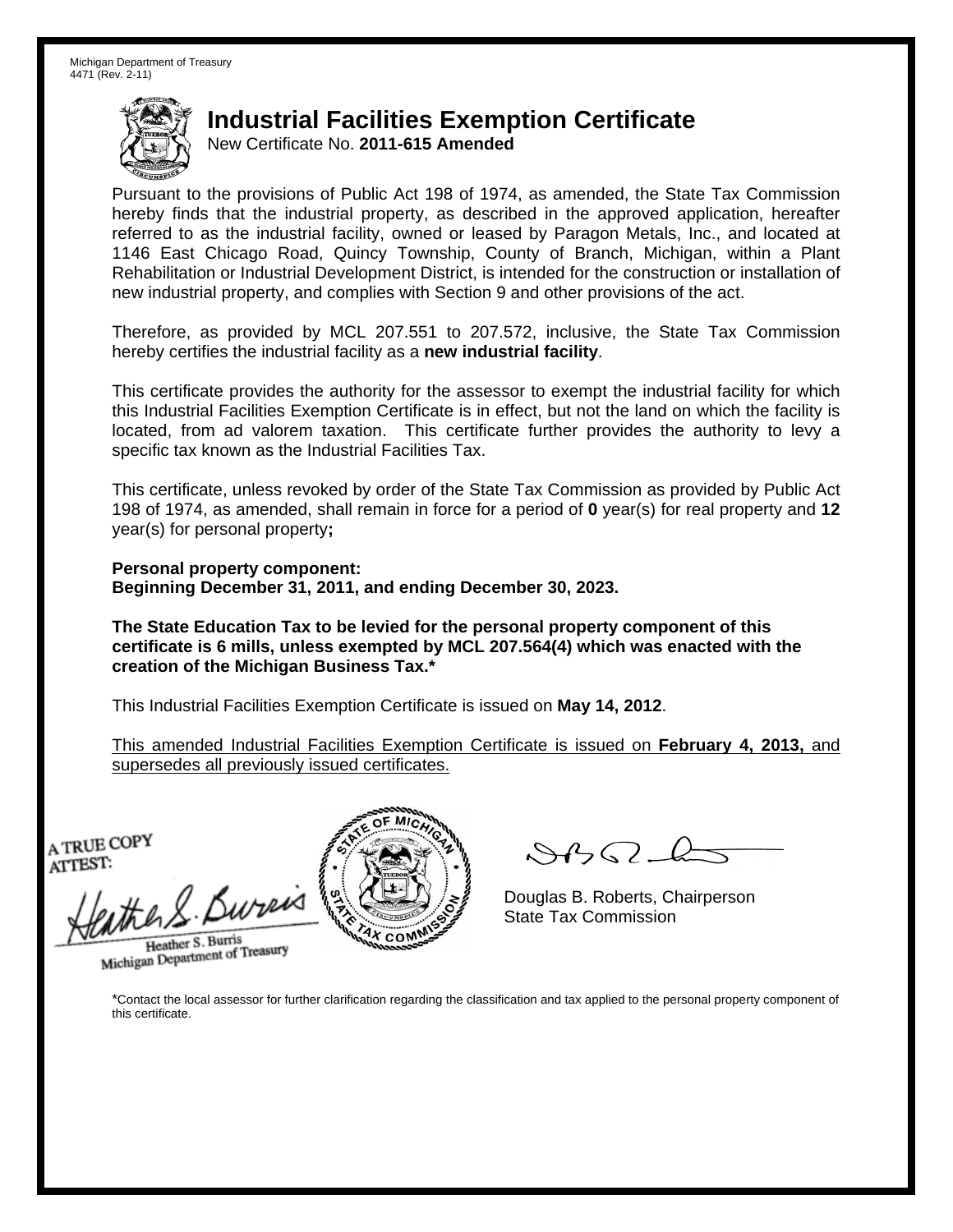

ANDY DILLON STATE TREASURER

February 22, 2013

Tim Holland Paragon Metals, Inc. 1146 East Chicago Road Quincy, MI 49082

RICK SNYDER GOVERNOR

Dear Sir/Madam:

Pursuant to the requirements of Public Act 198 of 1974, as amended, the State Tax Commission (Commission) has issued an amended Industrial Facility Exemption Certificate numbered 2011-616, to Paragon Metals, Inc., located in Quincy Township, Branch County. This revised certificate was issued on February 4, 2013.

The investment amounts approved are as follows:

Real Property: \$ Personal Property: \$393,258

The State Education Tax to be levied for this certificate is 6 mills.

In accordance with MCL 24.304, the local unit of government or applicant has sixty days from the date of this letter to request a hearing to correct an error contained in the enclosed certificate.

Notification of completion of this project shall be filed with the Commission within 30 days of project completion. Within 90 days of project completion, a report of final costs shall be filed with the assessing officer of the local unit and the Commission.

If you have further questions regarding the issuance of this industrial facility exemption certificate, please call 517-373-2408.

Sincerely,

Kelli-Sorr

Kelli Sobel, Executive Secretary State Tax Commission

Enclosure cc: Erica D. Ewers, Assessor, Quincy Township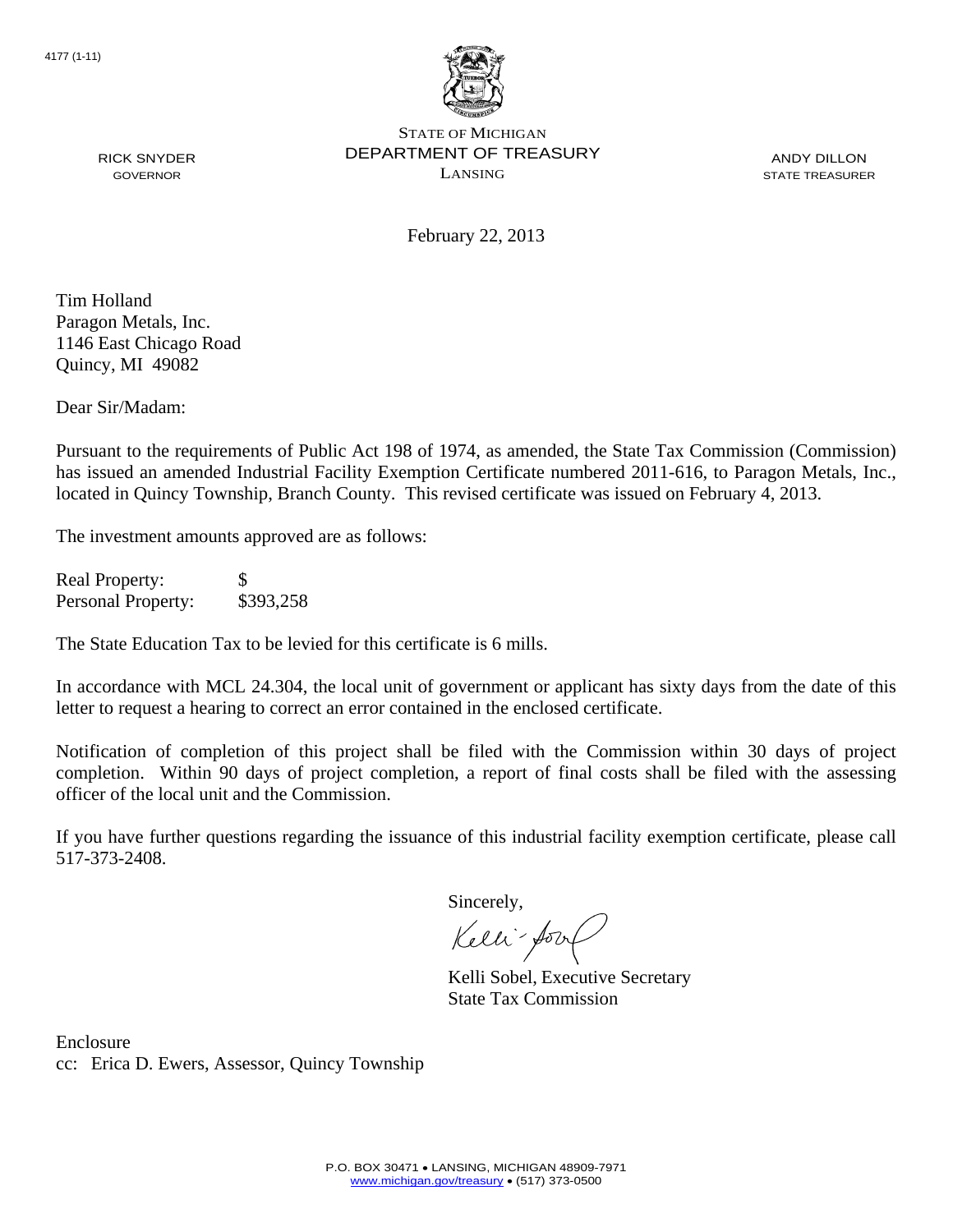New Certificate No. **2011-616 Amended**

Pursuant to the provisions of Public Act 198 of 1974, as amended, the State Tax Commission hereby finds that the industrial property, as described in the approved application, hereafter referred to as the industrial facility, owned or leased by Paragon Metals, Inc., and located at 1146 East Chicago Road, Quincy Township, County of Branch, Michigan, within a Plant Rehabilitation or Industrial Development District, is intended for the construction or installation of new industrial property, and complies with Section 9 and other provisions of the act.

Therefore, as provided by MCL 207.551 to 207.572, inclusive, the State Tax Commission hereby certifies the industrial facility as a **new industrial facility**.

This certificate provides the authority for the assessor to exempt the industrial facility for which this Industrial Facilities Exemption Certificate is in effect, but not the land on which the facility is located, from ad valorem taxation. This certificate further provides the authority to levy a specific tax known as the Industrial Facilities Tax.

This certificate, unless revoked by order of the State Tax Commission as provided by Public Act 198 of 1974, as amended, shall remain in force for a period of **0** year(s) for real property and **12** year(s) for personal property**;** 

**Personal property component: Beginning December 31, 2011, and ending December 30, 2023.** 

**The State Education Tax to be levied for the personal property component of this certificate is 6 mills, unless exempted by MCL 207.564(4) which was enacted with the creation of the Michigan Business Tax.\***

This Industrial Facilities Exemption Certificate is issued on **May 14, 2012**.

This amended Industrial Facilities Exemption Certificate is issued on **February 4, 2013,** and supersedes all previously issued certificates.

A TRUE COPY ATTEST:

athers Bureas

Heather S. Burris Heather S. Burris<br>Michigan Department of Treasury



 $8450 - 2$ 

Douglas B. Roberts, Chairperson State Tax Commission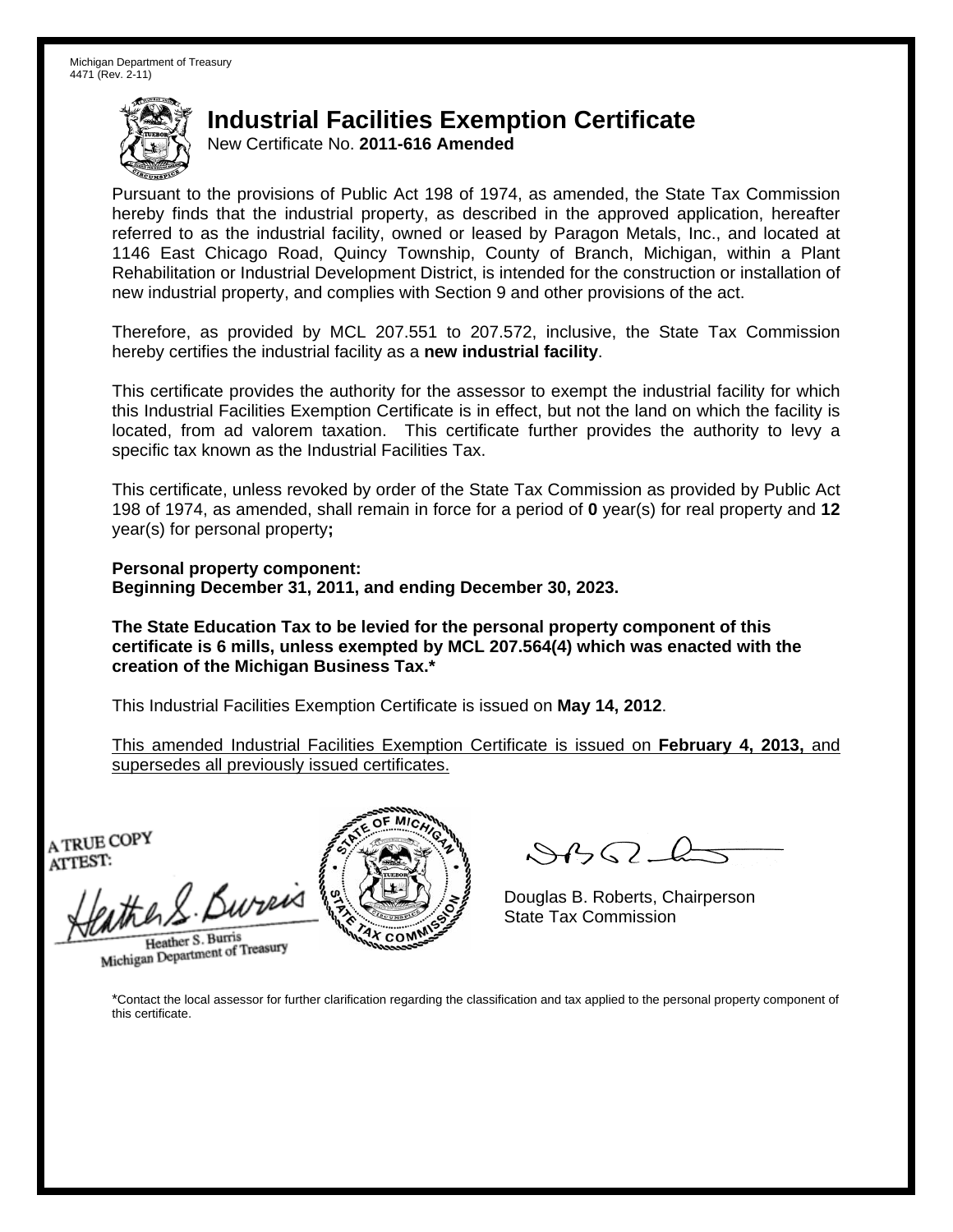

ANDY DILLON STATE TREASURER

February 22, 2013

Rodger New U.S. Graphite, Inc. 1620 East Holland Saginaw, MI 48602

RICK SNYDER GOVERNOR

Dear Sir/Madam:

Pursuant to the requirements of Public Act 198 of 1974, as amended, the State Tax Commission (Commission) has issued an amended Industrial Facility Exemption Certificate numbered 2012-492, to U.S. Graphite, Inc., located in the City of Saginaw, Saginaw County. This revised certificate was issued on February 4, 2013.

The investment amounts approved are as follows:

Real Property: \$115,000 Personal Property: \$213,500

The State Education Tax to be levied for this certificate is 6 mills.

In accordance with MCL 24.304, the local unit of government or applicant has sixty days from the date of this letter to request a hearing to correct an error contained in the enclosed certificate.

Notification of completion of this project shall be filed with the Commission within 30 days of project completion. Within 90 days of project completion, a report of final costs shall be filed with the assessing officer of the local unit and the Commission.

If you have further questions regarding the issuance of this industrial facility exemption certificate, please call 517-373-2408.

Sincerely,

Kelli-fort

Kelli Sobel, Executive Secretary State Tax Commission

Enclosure cc: Lori D. Brown, Assessor, City of Saginaw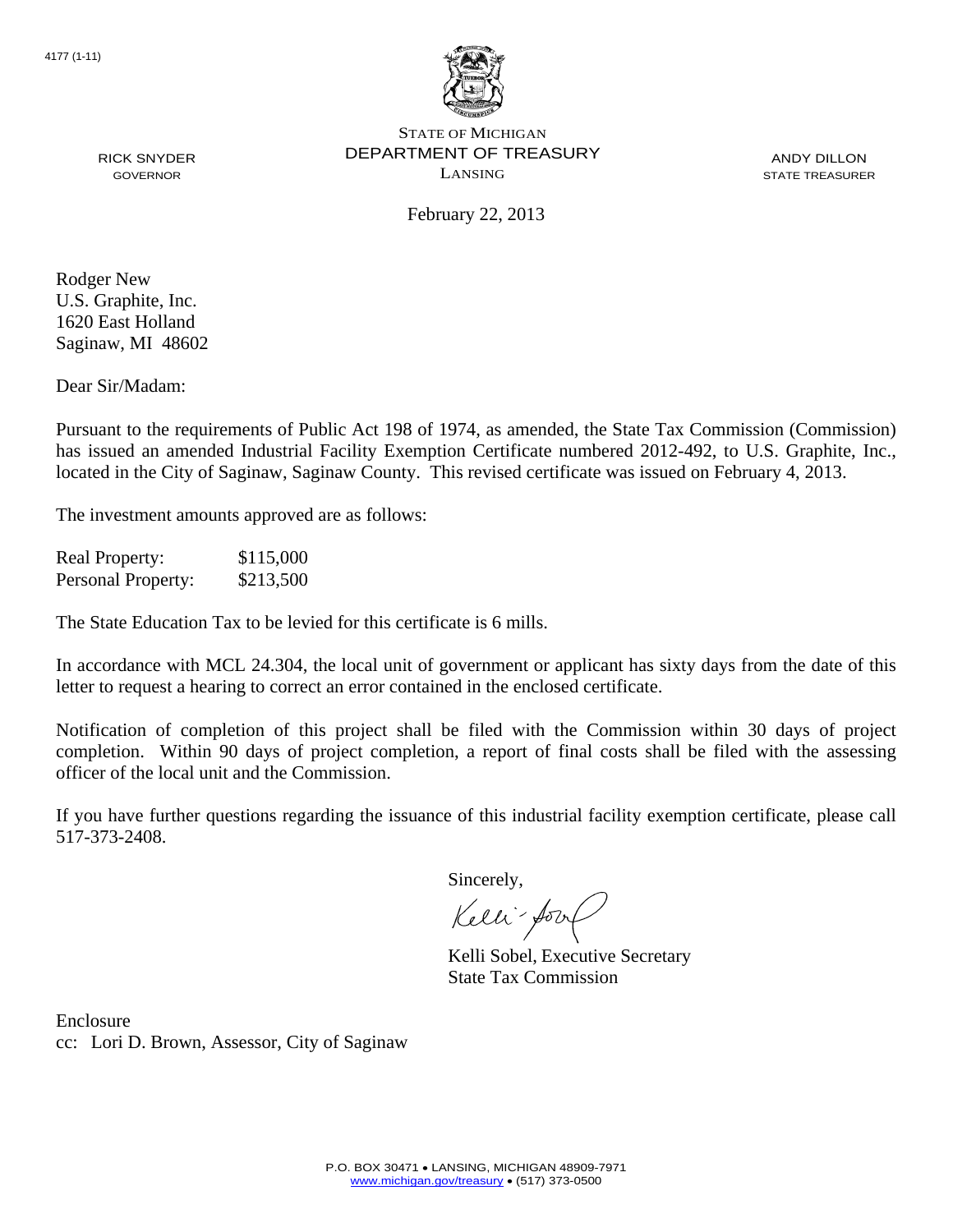New Certificate No. **2012-492 Amended**

Pursuant to the provisions of Public Act 198 of 1974, as amended, the State Tax Commission hereby finds that the industrial property, as described in the approved application, hereafter referred to as the industrial facility, owned or leased by U.S. Graphite, Inc., and located at 1620 East Holland, City of Saginaw, County of Saginaw, Michigan, within a Plant Rehabilitation or Industrial Development District, is intended for the construction or installation of new industrial property, and complies with Section 9 and other provisions of the act.

Therefore, as provided by MCL 207.551 to 207.572, inclusive, the State Tax Commission hereby certifies the industrial facility as a **new industrial facility**.

This certificate provides the authority for the assessor to exempt the industrial facility for which this Industrial Facilities Exemption Certificate is in effect, but not the land on which the facility is located, from ad valorem taxation. This certificate further provides the authority to levy a specific tax known as the Industrial Facilities Tax.

This certificate, unless revoked by order of the State Tax Commission as provided by Public Act 198 of 1974, as amended, shall remain in force for a period of **12** year(s) for real property and **12** year(s) for personal property**;** 

**Real property component: Beginning December 31, 2012, and ending December 30, 2024.** 

**The State Education Tax to be levied for the real property component of this certificate is 6 mills.**

**Personal property component: Beginning December 31, 2012, and ending December 30, 2024.** 

**The State Education Tax to be levied for the personal property component of this certificate is 6 mills, unless exempted by MCL 207.564(4) which was enacted with the creation of the Michigan Business Tax.\***

This Industrial Facilities Exemption Certificate is issued on **December 13, 2012**.

This amended Industrial Facilities Exemption Certificate is issued on **February 4, 2013,** and supersedes all previously issued certificates.

A TRUE COPY ATTEST:

the S. Bureis

Heather S. Burris Heather S. Burns<br>Michigan Department of Treasury



 $\mathcal{S}$ 

Douglas B. Roberts, Chairperson State Tax Commission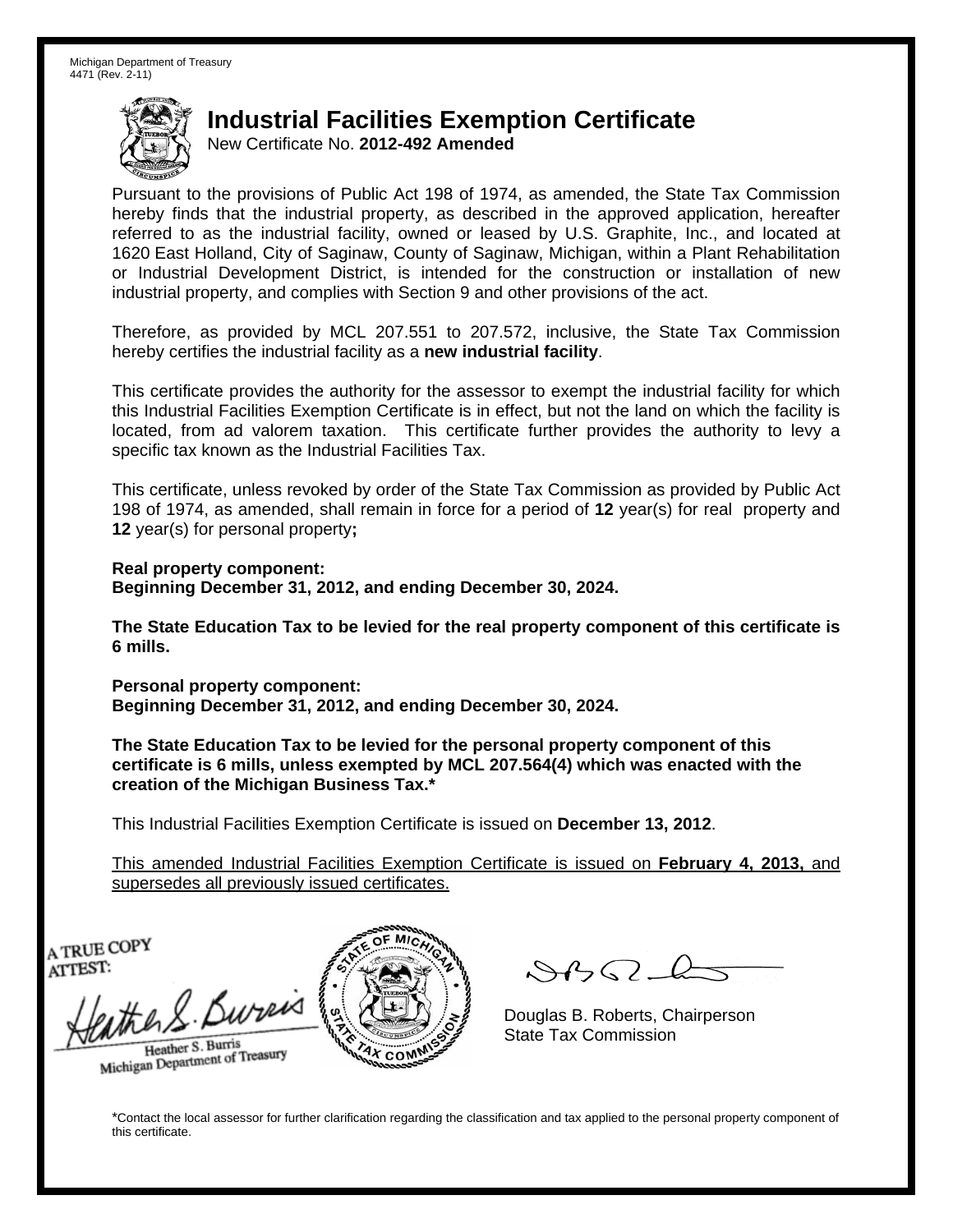

ANDY DILLON STATE TREASURER

February 22, 2013

Rodger New U.S. Graphite, Inc. 1620 East Holland Saginaw, MI 48602

RICK SNYDER GOVERNOR

Dear Sir/Madam:

Pursuant to the requirements of Public Act 198 of 1974, as amended, the State Tax Commission (Commission) has issued an amended Industrial Facility Exemption Certificate numbered 2012-493, to U.S. Graphite, Inc., located in the City of Saginaw, Saginaw County. This revised certificate was issued on February 4, 2013.

The investment amounts approved are as follows:

Real Property: \$35,000 Personal Property: \$130,000

The State Education Tax to be levied for this certificate is 6 mills.

In accordance with MCL 24.304, the local unit of government or applicant has sixty days from the date of this letter to request a hearing to correct an error contained in the enclosed certificate.

Notification of completion of this project shall be filed with the Commission within 30 days of project completion. Within 90 days of project completion, a report of final costs shall be filed with the assessing officer of the local unit and the Commission.

If you have further questions regarding the issuance of this industrial facility exemption certificate, please call 517-373-2408.

Sincerely,

Kelli-Sorr

Kelli Sobel, Executive Secretary State Tax Commission

Enclosure cc: Lori D. Brown, Assessor, City of Saginaw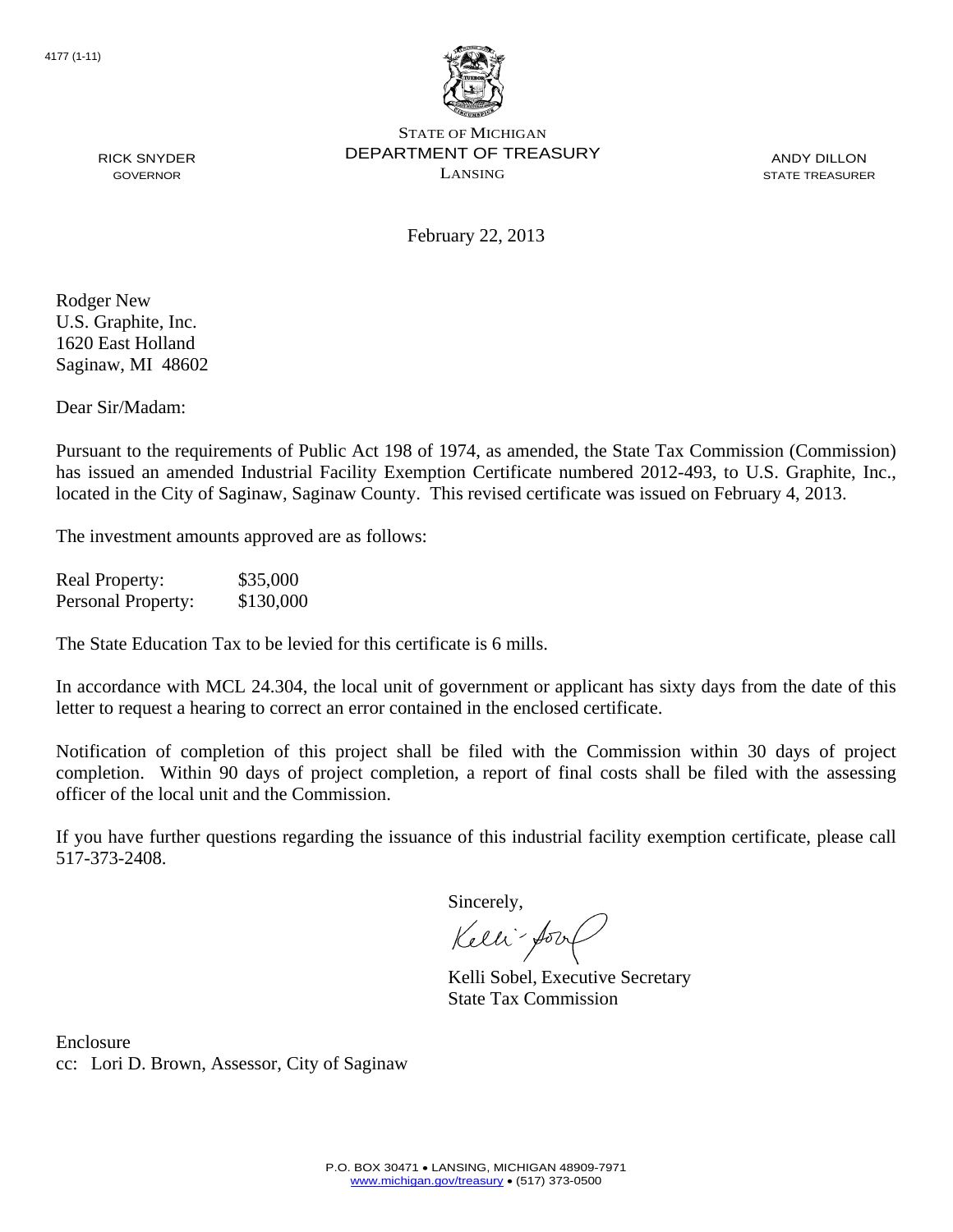New Certificate No. **2012-493 Amended**

Pursuant to the provisions of Public Act 198 of 1974, as amended, the State Tax Commission hereby finds that the industrial property, as described in the approved application, hereafter referred to as the industrial facility, owned or leased by U.S. Graphite, Inc., and located at 1510 East Holland, City of Saginaw, County of Saginaw, Michigan, within a Plant Rehabilitation or Industrial Development District, is intended for the construction or installation of new industrial property, and complies with Section 9 and other provisions of the act.

Therefore, as provided by MCL 207.551 to 207.572, inclusive, the State Tax Commission hereby certifies the industrial facility as a **new industrial facility**.

This certificate provides the authority for the assessor to exempt the industrial facility for which this Industrial Facilities Exemption Certificate is in effect, but not the land on which the facility is located, from ad valorem taxation. This certificate further provides the authority to levy a specific tax known as the Industrial Facilities Tax.

This certificate, unless revoked by order of the State Tax Commission as provided by Public Act 198 of 1974, as amended, shall remain in force for a period of **12** year(s) for real property and **12** year(s) for personal property**;** 

**Real property component: Beginning December 31, 2012, and ending December 30, 2024.** 

**The State Education Tax to be levied for the real property component of this certificate is 6 mills.**

**Personal property component: Beginning December 31, 2012, and ending December 30, 2024.** 

**The State Education Tax to be levied for the personal property component of this certificate is 6 mills, unless exempted by MCL 207.564(4) which was enacted with the creation of the Michigan Business Tax.\***

This Industrial Facilities Exemption Certificate is issued on **December 13, 2012**.

This amended Industrial Facilities Exemption Certificate is issued on **February 4, 2013,** and supersedes all previously issued certificates.

A TRUE COPY ATTEST:

the S. Burn Heather S. Burris

Heather S. Buris<br>Michigan Department of Treasury



 $8822$ 

Douglas B. Roberts, Chairperson State Tax Commission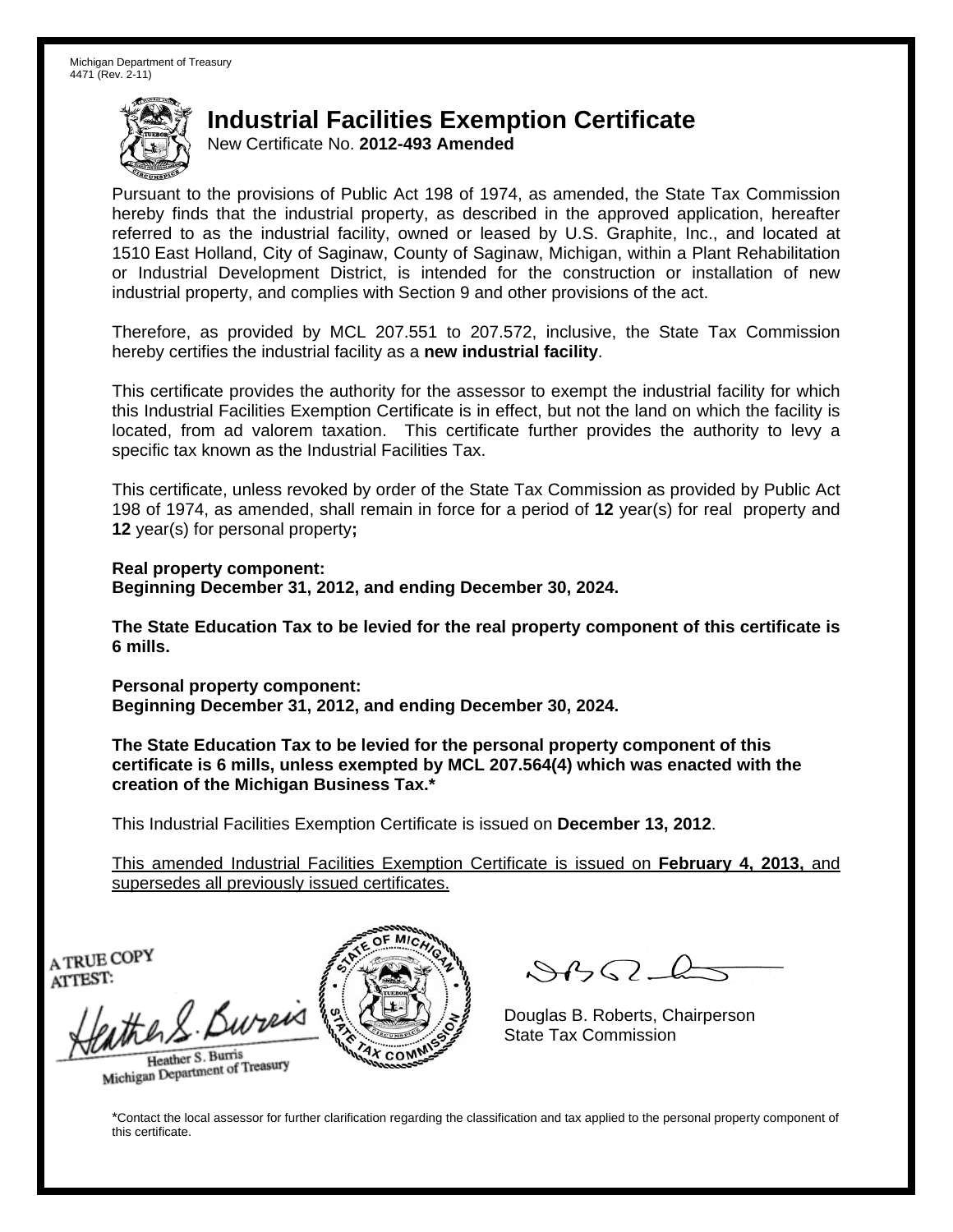

ANDY DILLON STATE TREASURER

February 22, 2013

Reinhard Eschbach Iroquois Industries 23750 Regency Park Drive Warren, MI 48089

RICK SNYDER GOVERNOR

Dear Sir/Madam:

Pursuant to the requirements of Public Act 198 of 1974, as amended, the State Tax Commission (Commission) has issued an amended Industrial Facility Exemption Certificate numbered 2012-524, to Iroquois Industries, located in the City of Warren, Macomb County. This revised certificate was issued on February 4, 2013.

The investment amounts approved are as follows:

Real Property: \$511,000 Personal Property: \$720,000

The State Education Tax to be levied for this certificate is 6 mills.

In accordance with MCL 24.304, the local unit of government or applicant has sixty days from the date of this letter to request a hearing to correct an error contained in the enclosed certificate.

Notification of completion of this project shall be filed with the Commission within 30 days of project completion. Within 90 days of project completion, a report of final costs shall be filed with the assessing officer of the local unit and the Commission.

If you have further questions regarding the issuance of this industrial facility exemption certificate, please call 517-373-2408.

Sincerely,

Kelli-Sorr

Kelli Sobel, Executive Secretary State Tax Commission

Enclosure cc: Marcia D.M. Smith, Assessor, City of Warren